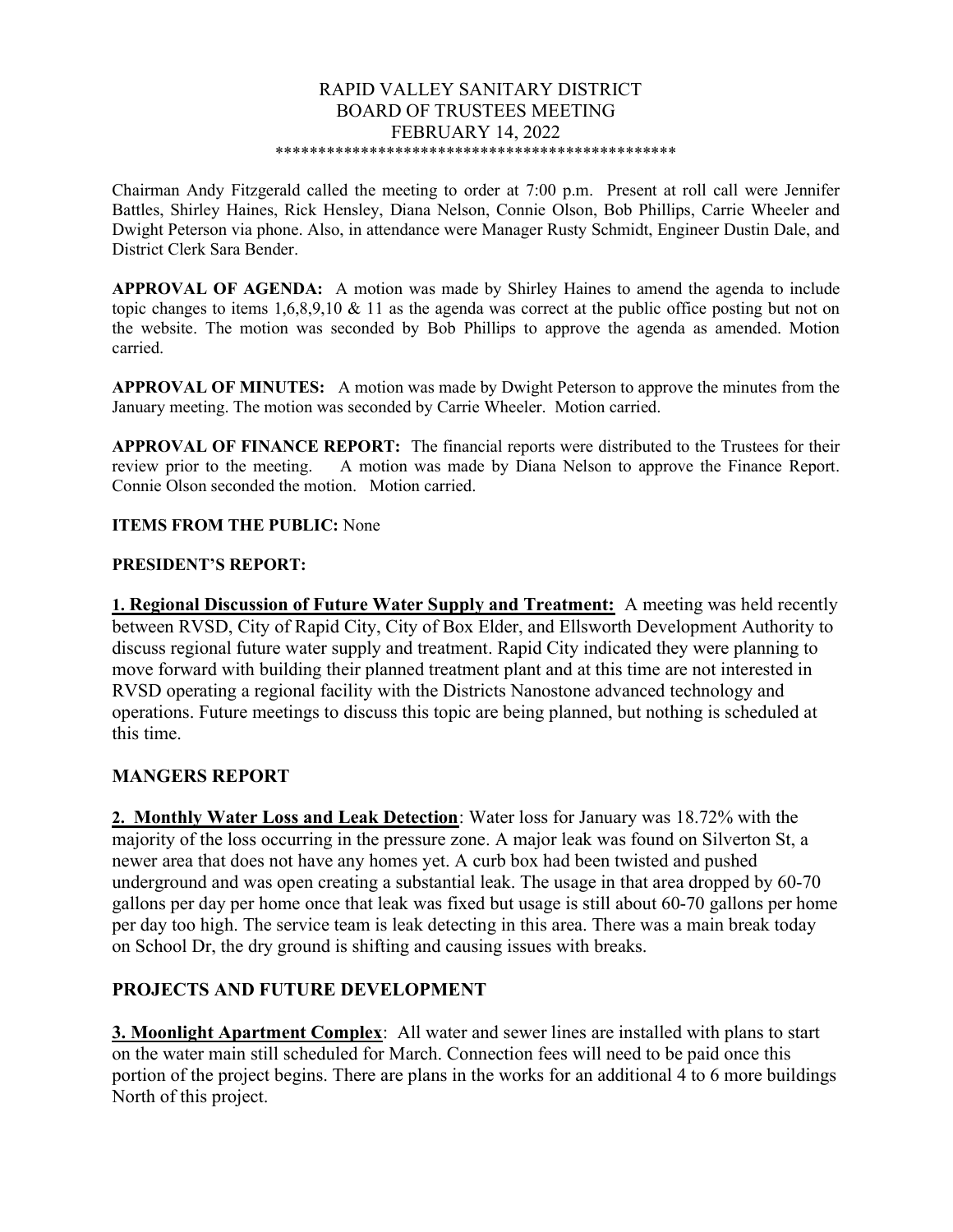4. Creekside Apartment Project: The contractor is about 50% complete but the teams were pulled from this job to work on other construction projects, but the water and sewer portion of the project should be complete by mid to end of March.

5. Murphy Ranch Phase 10 Project: The plans for Murphy Ranch Phase 10 are complete but unsigned and the City is reviewing the connection to their 42" trunk sewer. A road district is to be established before the project can commence. An easement is also still needed for the crossing over the Murphy Ditch.

6. Mothers and Pats Pl Water Main Extension Project: Dan's ditching is planning to start this project sometime in March or April depending on the frost thaw. The cost for the project is \$78,791.30. The construction materials were scheduled to increase on February 7, so the materials were secured before the price increase.

7. Apple Valley Water and Sewer Expansion: The project is scheduled to begin March 1<sup>st</sup>. The water main installation will be constructed by Iron Horse and the sewer installation by Quinn Construction.

8. Well Site Evaluation Study: LRE has started the evaluation process and will be looking for wells within a 6-mile radius. There is an area they have mapped out, but some final details need to be completed. Hopefully by the next meeting, there will be information to present on potential locations.

**9. Future Use Permit for the Missouri River:** The future use permit was submitted but needs to be redone to reflect the future volume needed based on the facilities study, otherwise we would only be eligible for double the current usage.

10. Ultrafiltration Module Test Study: We started pilot testing a newly designed ultrafiltration module and are testing it with our current coagulation process and having positive results. The electrical charge of this module is extremely negative compared to our current Nanostone ceramic potable water treatment plant. Testing will continue and results will be shared as they become available. This could be a future potable water treatment option once all certifications are met.

11. Nanostone Module Purchase for Skid  $X$ : Nanostone was contacted recently to discuss the purchase of the modules for the Skid X retrofit. The lead time is 60-90 days on the modules. The cost for the 52 needed modules is \$208,000 and Nanostone is offering the same warranty as before to include a 10-year performance warranty and a 20-year total warranty. Once the conversion is complete this will give the plant a gross production of 3358 gpm or 4.8 mgd. The Nanostone ceramic ultrafiltration produces 3.5 to 4 times the water production/ square foot compared to polymeric filtration and 10 times more production/square foot then conventional treatment. A motion was made by Connie Olson to move forward with the purchase of the Nanostone modules at \$208,000. The motion was seconded by Dwight Peterson. Motion carried.

# Miscellaneous Information: